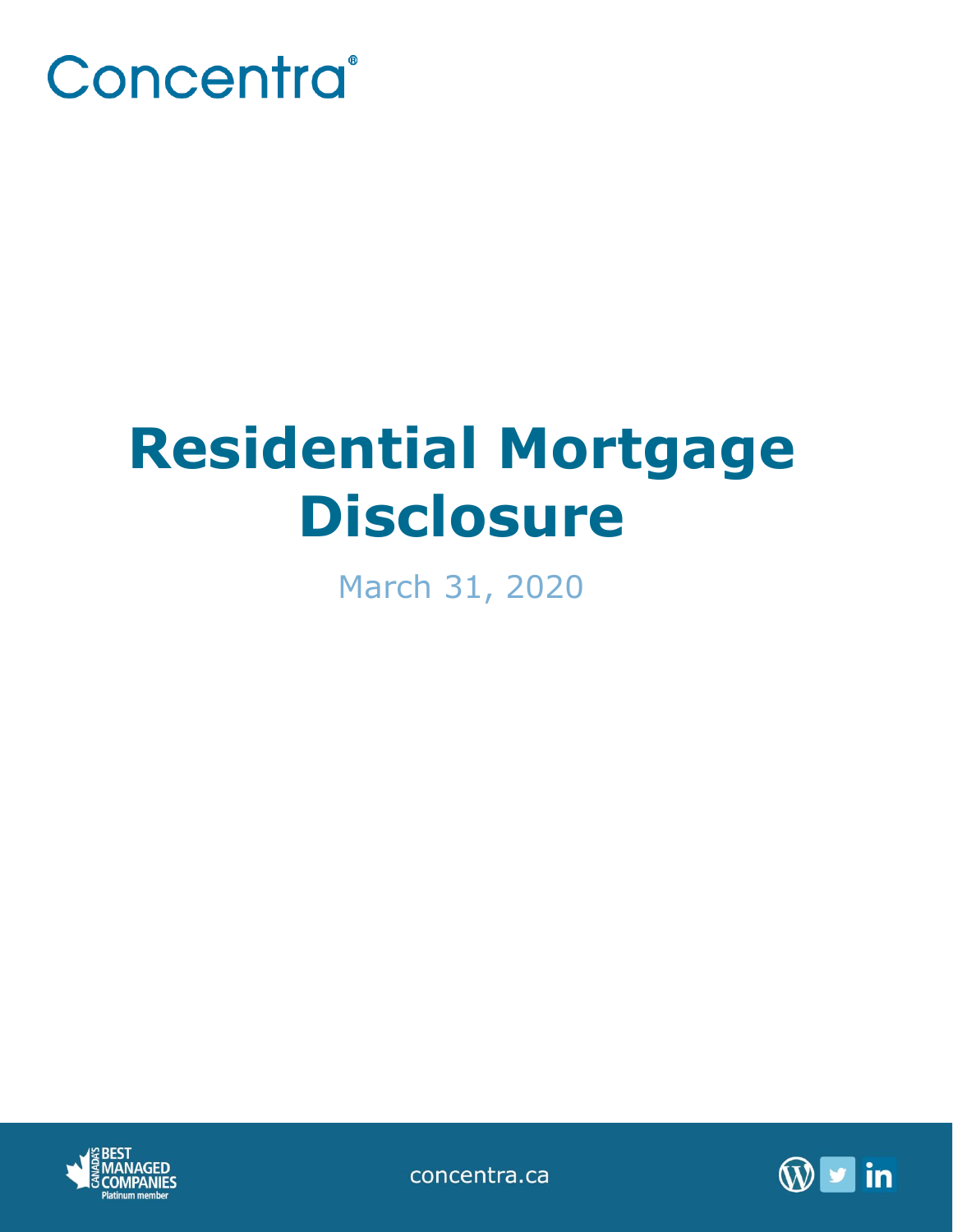## **March 31, 2020 Residential Mortgage Disclosure**

In accordance with the *Office of the Superintendent of Financial Institutions Canada (OSFI) Guideline B20 – Residential Mortgage Underwriting Practices and Procedures* issued June 2012, additional disclosure is provided regarding the company's residential mortgage exposure.

The company is limited to providing residential real estate loans of no more than 80% of the collateral value. Lending at a higher loan-to-value (LTV) is permitted but requires default insurance. This insurance is contractual coverage of the eligible facilities that protects the company's real estate secured lending portfolio against potential losses caused by borrower default. It is provided by either government backed entities or other approved private mortgage insurers.

On an annual basis the company performs a stress test to determine the impact of a significant decline in house prices on the residential mortgage portfolio. Due to the high percentage of insured residential mortgages held on the balance sheet and the increase in house prices since initial underwriting, there is very little impact to the company's capital position from this stress event.

### **Residential mortgages and home equity lines of credit (insured vs. uninsured)** *(1)*

The following table presents amounts of insured and uninsured residential mortgages and home equity lines of credit (HELOCs), by geographic regions.

|                            | March 31, 2020               |       |                  |       |                        |               |                  |               |               |                  |           |                          |
|----------------------------|------------------------------|-------|------------------|-------|------------------------|---------------|------------------|---------------|---------------|------------------|-----------|--------------------------|
|                            | <b>Residential Mortgages</b> |       |                  |       | <b>HELOCS</b>          |               |                  |               | Total         |                  |           |                          |
|                            | Insured <sup>(2)</sup>       |       | <b>Uninsured</b> |       | Insured <sup>(2)</sup> |               | <b>Uninsured</b> |               | Insured $(2)$ | <b>Uninsured</b> |           |                          |
|                            | \$                           | %     | \$               | %     | \$                     | $\frac{0}{0}$ | \$               | $\frac{1}{2}$ | \$            | %                | \$        | $\frac{9}{0}$            |
| Province $(3)$             |                              |       |                  |       |                        |               |                  |               |               |                  |           |                          |
| Atlantic                   | 257,097                      | 6.28  | 9,058            | 0.49  |                        | $\sim$        | 1.088            | 1.30          | 257,097       | 6.28             | 10,146    | 0.53                     |
| Quebec                     | 3,185                        | 0.08  | 12               |       |                        |               |                  |               | 3,185         | 0.08             | 12        | $\overline{\phantom{a}}$ |
| Ontario                    | 1,641,548                    | 40.08 | 1,537,167        | 83.51 |                        |               | 41,147           | 49.21         | 1,641,548     | 40.08            | 1,578,314 | 82.02                    |
| Prairies &<br>Territories  | 1,640,969                    | 40.06 | 165,376          | 8.99  |                        | $\sim$ $-$    | 11.844           | 14.17         | 1,640,969     | 40.05            | 177,220   | 9.21                     |
| <b>British</b><br>Columbia | 552,879                      | 13.50 | 128,984          | 7.01  | 437                    | 100.00        | 29,530           | 35.32         | 533,316       | 13.51            | 158,514   | 8.24                     |
| Total                      | 4,095,678                    | 100   | 1,840,597        | 100   | 437                    | 100           | 83,609           | 100           | 4,096,115     | 100              | 1,924,206 | 100                      |

(Thousands of Canadian dollars, except percentage amounts)

*(1) This table was prepared based on the disclosure requirements contained in OSFI's B-20 Guideline. All reverse mortgages secured by residential property are considered to be HELOC.*

*(2) Default insurance is contractual coverage of eligible facilities whereby the company's exposure to real estate secured lending is protected against potential shortfalls caused by borrower default. This insurance is provided by either government backed or other private mortgage default insurers. (3) The province represents the location of the property in Canada. There are no foreign operations.*



**\_\_\_\_\_\_\_\_\_\_\_\_\_\_\_\_\_\_\_\_\_\_\_\_\_\_\_\_\_\_\_\_\_\_\_\_\_\_\_\_\_\_\_\_**